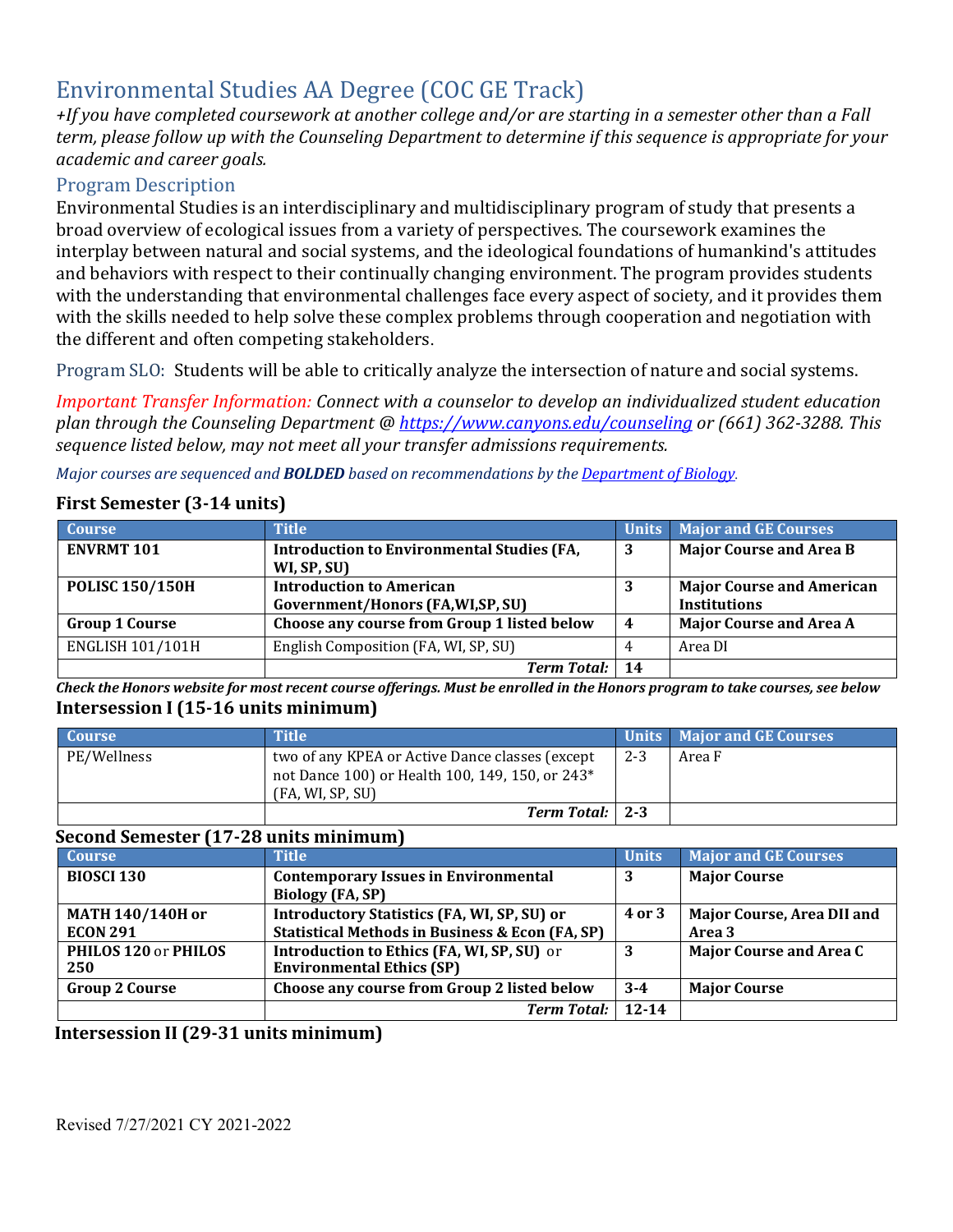| <b>Course</b>         | <b>Title</b>                                     | Units   Major and GE Courses |
|-----------------------|--------------------------------------------------|------------------------------|
| American Institutions | Complete a US History course from American       | American Institutions        |
|                       | Institution choices (FA, WI, SP, SU) - see below |                              |
|                       | <b>Term Total:</b>                               |                              |

# **Third Semester** (32-43 units minimum)

| <b>Course</b>                                                    | <b>Title</b>                                                            | <b>Units</b> | <b>Major and GE Courses</b>       |
|------------------------------------------------------------------|-------------------------------------------------------------------------|--------------|-----------------------------------|
| ECON 201/201H                                                    | Macroeconomics (FA, WI, SP, SU)                                         | 3            | <b>Major Course</b>               |
| <b>Group 2 Course</b>                                            | Choose any course from Group 2 listed below                             | $3 - 4$      | <b>Major Course</b>               |
| *Diversity Course (if not<br>already met with Group 2<br>course) | Choose once course from the AA GE Area 4 (FA,<br>WI, SP, SU)            | 3            | *Diversity requirement (Area<br>4 |
| <b>Associates Elective</b>                                       | Choose any 3-unit course that is 100-level or<br>above (FA, WI, SP, SU) | 3            | Elective                          |
|                                                                  | <b>Term Total:</b>                                                      | $12 - 13$    |                                   |

*\*Courses with an (\*) next to them will double-count toward the Diversity GE Requirement.*

#### **Intersession III (44-46 units minimum) – may not need this Intersession class, if you only need 12 units for Fourth semester in order to reach the minimum of 60 units and major requirements.**

| Course              | Title                                         | Units   Maior and GE Courses |
|---------------------|-----------------------------------------------|------------------------------|
| Associates Elective | Choose any 3-unit course that is 100-level or | Elective –if needed          |
|                     | above (FA, WI, SP, SU)                        |                              |
|                     | <b>Term Total:</b> 3                          |                              |

#### **Fourth Semester (47-61 units minimum) – may not need all elective units if already have finished 60 unitsand major requirement courses**

| <b>Course</b>              | <b>Title</b>                                  | <b>Units</b> | <b>Major and GE Courses</b>     |
|----------------------------|-----------------------------------------------|--------------|---------------------------------|
| <b>Associates Elective</b> | Choose any 3-unit course that is 100-level or | 3            | Elective                        |
|                            | above (FA, WI, SP, SU)                        |              |                                 |
| Associates Elective        | Choose any 3-unit course that is 100-level or | 3            | Elective                        |
|                            | above (FA, WI, SP, SU)                        |              |                                 |
| <b>Associates Elective</b> | Choose any 3-unit course that is 100-level or | 3            | Elective                        |
|                            | above (FA, WI, SP, SU)                        |              |                                 |
| <b>Associates Elective</b> | Choose any 3-unit course that is 100-level or | 3            | Elective                        |
|                            | above (FA, WI, SP, SU)                        |              |                                 |
| Associates Elective        | Choose any 3-unit course that is 100-level or | 3            | Elective-if not yet at 60 units |
|                            | above (FA, WI, SP, SU)                        |              |                                 |
|                            | <b>Term Total:</b>                            | 15           |                                 |

### **Total Units: 61+ units**

#### **Group 1 – Need a minimum of 4 units completed for this area**

| 103<br>ENVRM.        | A. SP<br>ſFA.<br>lntroduction to Environmental<br>Science                  |  |
|----------------------|----------------------------------------------------------------------------|--|
| 101<br>GEOGRI<br>₹Ph | Physical<br><b>SU</b><br>$1.$ SP<br>WI<br>Geography<br>Lab<br>with<br>'FA. |  |

#### **Group 2 – Need two courses from the following for six to eight units:**

| ANTHRO 103*/103H*    | Cultural Anthropology (FA, WI, SP, SU)                                            |         |
|----------------------|-----------------------------------------------------------------------------------|---------|
| BIOSCI 106           | Organismal & Environmental Biology (FA, WI, SP, SU)                               |         |
| <b>BIOSCI 115</b>    | General Zoology (FA)                                                              |         |
| <b>BIOSCI 116</b>    | General Botany (SP)                                                               |         |
| <b>BIOSCI 119</b>    | Marine Biology (FA)                                                               |         |
| <b>BIOSCI 132</b>    | Concepts in Evolution (FA)                                                        |         |
| <b>CWEE 186 ENVR</b> | Cooperative Work Experience Education Environmental Science (Unpaid) (FA, SP, SU) | $1 - 4$ |
| ECON 202/202H        | Microeconomics (FA, WI, SP, SU)                                                   |         |
| ANTHRO 103*/103H*    | Cultural Anthropology (FA, WI, SP, SU)                                            |         |
| ENVRMT 104           | Energy Resources and Conservation (FA, SP)                                        |         |

Revised 7/27/2021 CY 2021-2022